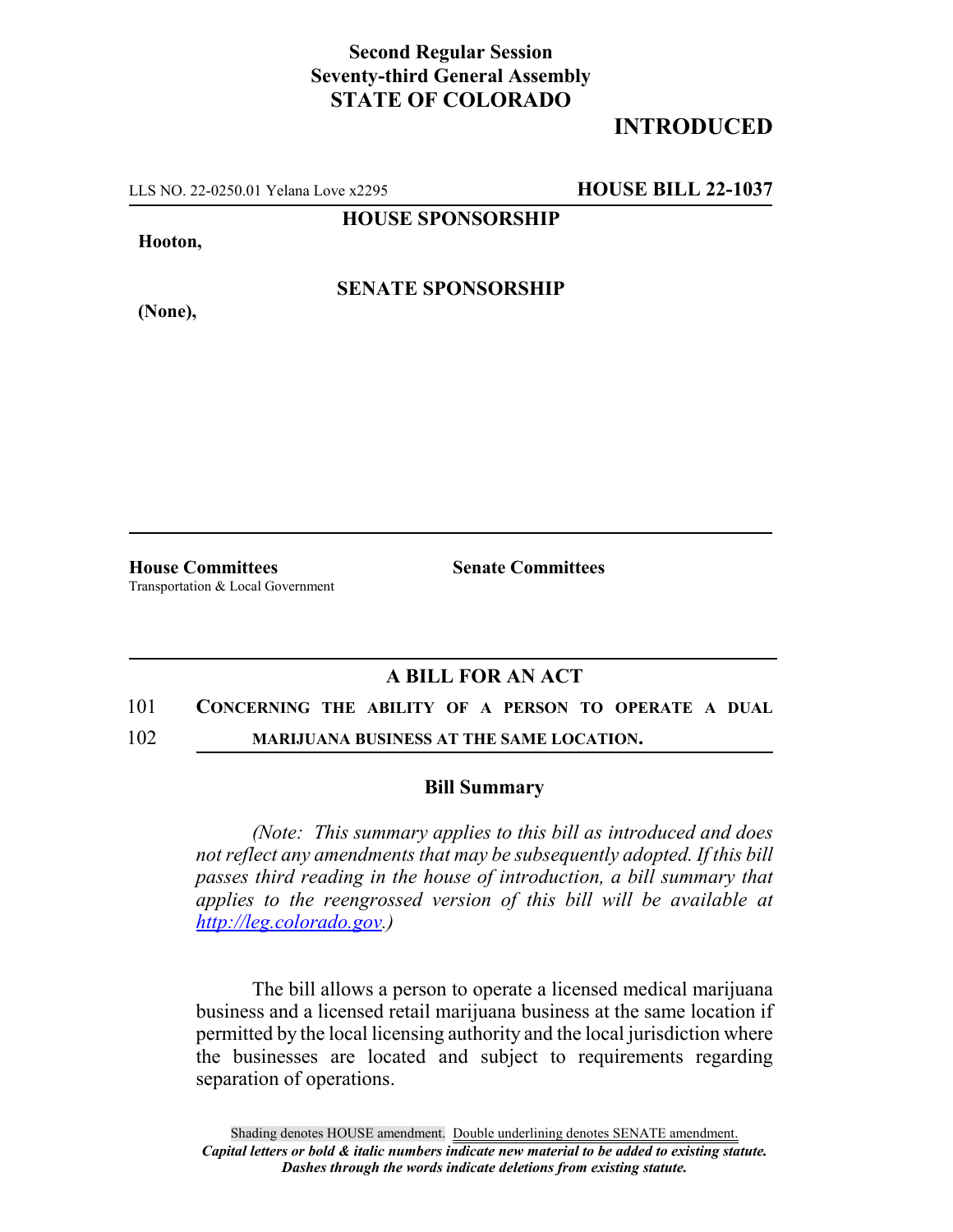*Be it enacted by the General Assembly of the State of Colorado:*

 **SECTION 1.** In Colorado Revised Statutes, 44-10-313, **add** (14) as follows:

 **44-10-313. Licensing in general - rules.** (14) (a) ON OR AFTER JANUARY 1, 2023, A PERSON MAY OPERATE A LICENSED MEDICAL MARIJUANA BUSINESS AND A LICENSED RETAIL MARIJUANA BUSINESS AT THE SAME LOCATION PURSUANT TO THIS SUBSECTION (14) AND RULES PROMULGATED BY THE STATE LICENSING AUTHORITY IF THE LOCAL LICENSING AUTHORITY AND LOCAL JURISDICTION WHERE THE BUSINESSES ARE LOCATED ALLOW LICENSED MEDICAL MARIJUANA AND LICENSED RETAIL MARIJUANA BUSINESSES TO BE OPERATED AT THE SAME LOCATION. (b) (I) EXCEPT AS PROVIDED IN SUBSECTION (14)(b)(II) OF THIS

 SECTION, IF A LICENSED MEDICAL MARIJUANA STORE AND A LICENSED RETAIL MARIJUANA STORE OPERATE AT THE SAME LOCATION, EACH STORE SHALL MAINTAIN SEPARATE LICENSED PREMISES AND SEPARATE BUSINESS OPERATIONS, INCLUDING SEPARATE ENTRANCES AND EXITS, INVENTORY, POINT OF SALE OPERATIONS, AND RECORD KEEPING.

18 (II) THE STATE LICENSING AUTHORITY SHALL ADOPT RULES CONCERNING WHETHER ASPECTS OF THE LICENSED PREMISES AND BUSINESS OPERATIONS MAY BE COMBINED WHEN A LICENSED MEDICAL MARIJUANA STORE THAT OPERATES AT THE SAME LOCATION AS A LICENSED RETAIL MARIJUANA STORE SELLS MEDICAL MARIJUANA ONLY TO PERSONS TWENTY-ONE YEARS OF AGE OR OLDER. THE RULES MUST ADDRESS WHETHER TO ALLOW SINGLE ENTRANCES AND EXITS AND VIRTUAL SEPARATION OF INVENTORY.

(c) A LICENSED MEDICAL MARIJUANA CULTIVATION FACILITY AND